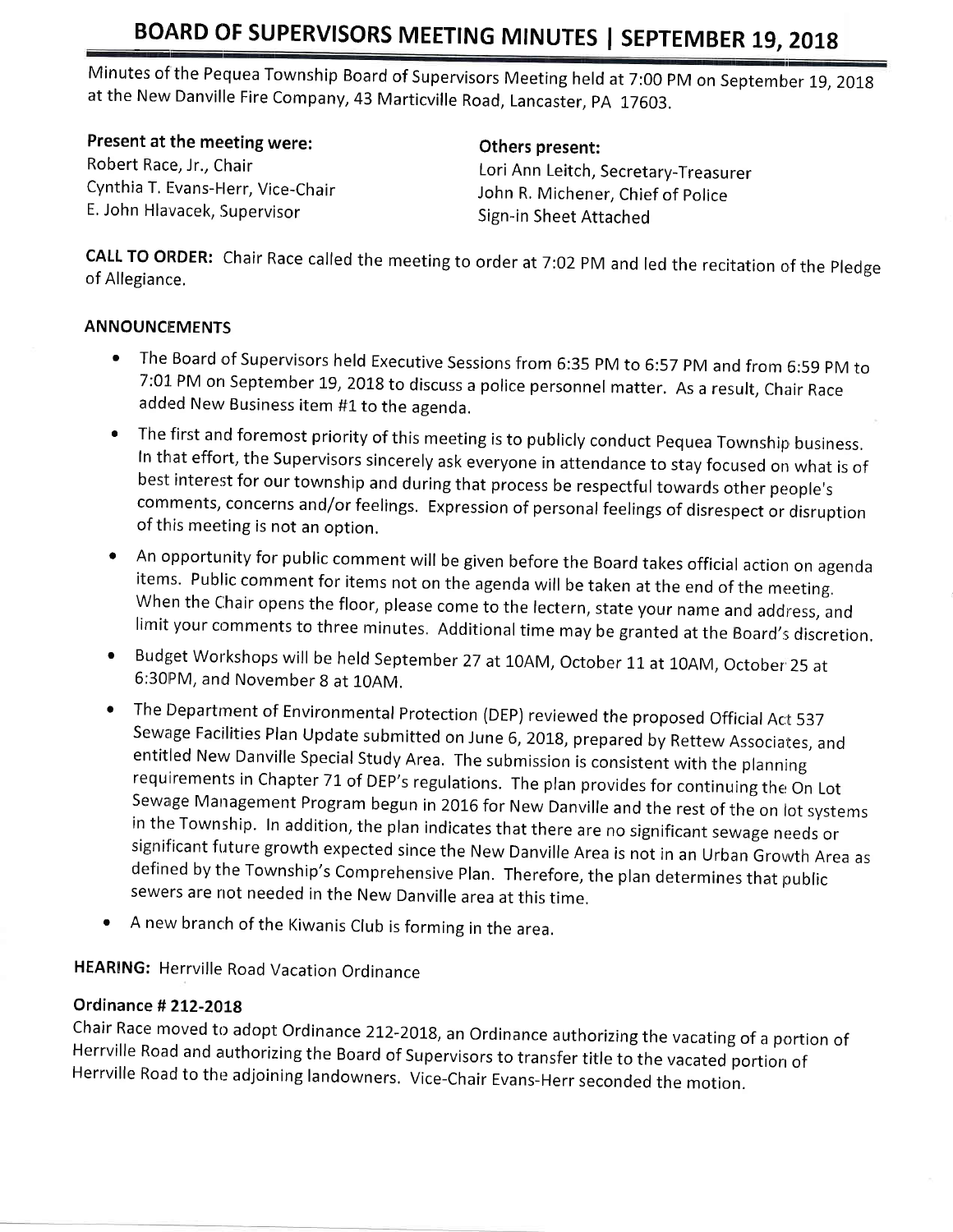Dale Ranck of 2983 Shiprock Road submitted a letter expressing concern about not being able to access his field if Herrville Road is vacated, Vice-Chair Evans-Herr explained he would need an easement from his neighbor.

Stephen Puffer of 2977 Shiprock Road asked if the Township would plow Herrville Road to his driveway seventy-five feet past the proposed termination point. Vice-Chair Evans-Herr informed him the Township will not plow private roads. Deborah Kutt, also of <sup>2977</sup> Shiprock Road, requested the snow not be piled at the proposed termination point of Herrville Road as it would block her access. Supervisor Hlavacek said he would notify the plow drivers.

All voted in favor of adopting Ordinance 212-2018; none opposed.

MINUTES OF PREVIOUS MEETING(S): Chair Race moved to approve the minutes of the August 15, 2018<br>Board of Supervisors Meeting. Supervisor Hlavacek seconded the motion. Chair Race and Supervisor Hlavacek voted in favor; Vice-Chair Evans-Herr voted nay.

TREASURER'S REPORT: Chair Race moved to approve checks 11677-11733 from the General Fund, checks 1536-1549 from the Recreation Fund, checks 1043-1046 from the Donation Fund, and check<br>0023 from the Escrow Fund. Vice-Chair Evans-Herr seconded the motion. All voted in favor; none opposed. Vice-Chair Evans-Herr stated the balance in the General Fund was \$768,990.19, and there are<br>additional funds in the Capital Reserve and Operating Reserve accounts.

#### OLD BUSINESS:

- 1. Review Noise Ordinance Chair Race moved to table this item. Supervisor Hlavacek seconded the motion. All voted in favor; none opposed.
- 2. Consider updates to the Public Works Operations Manual Chair Race moved to table this item. Supervisor Hlavacek seconded the motion. All voted in favor; none opposed.
- 3. Consider draft Pequea Pulse newsletter and mailing Chair Race moved to table this item. Supervisor Hlavacek seconded the motion. All voted in favor; none opposed.
- 4. Discuss Hanover Engineering analysis of Herrville Rd Chair Race moved to table this item. supervisor lllavacek seconded the motion. All voted in favor; none opposed.
- 5. Consider advertising and hiring seasonal part-time Public Works employees for Silver Mine Park - Chair Race moved to table this item. Supervisor Hlavacek seconded the motion. All voted in favor; none opposed.
- 6. Discuss funding of Stormwater projects in Silver Mine Park Chair Race moved to table this item. Supervisor Hlavacek seconded the motion. All voted in favor; none opposed.

#### NEW BUSINESS:

1. Police Personnel - Chair Race moved to terminate Dianne Carter's employment as a police officer as of this date and authorize the Secretary to notify Special Counsel. Vice-Chair Evans-<br>Herr seconded the motion. All vote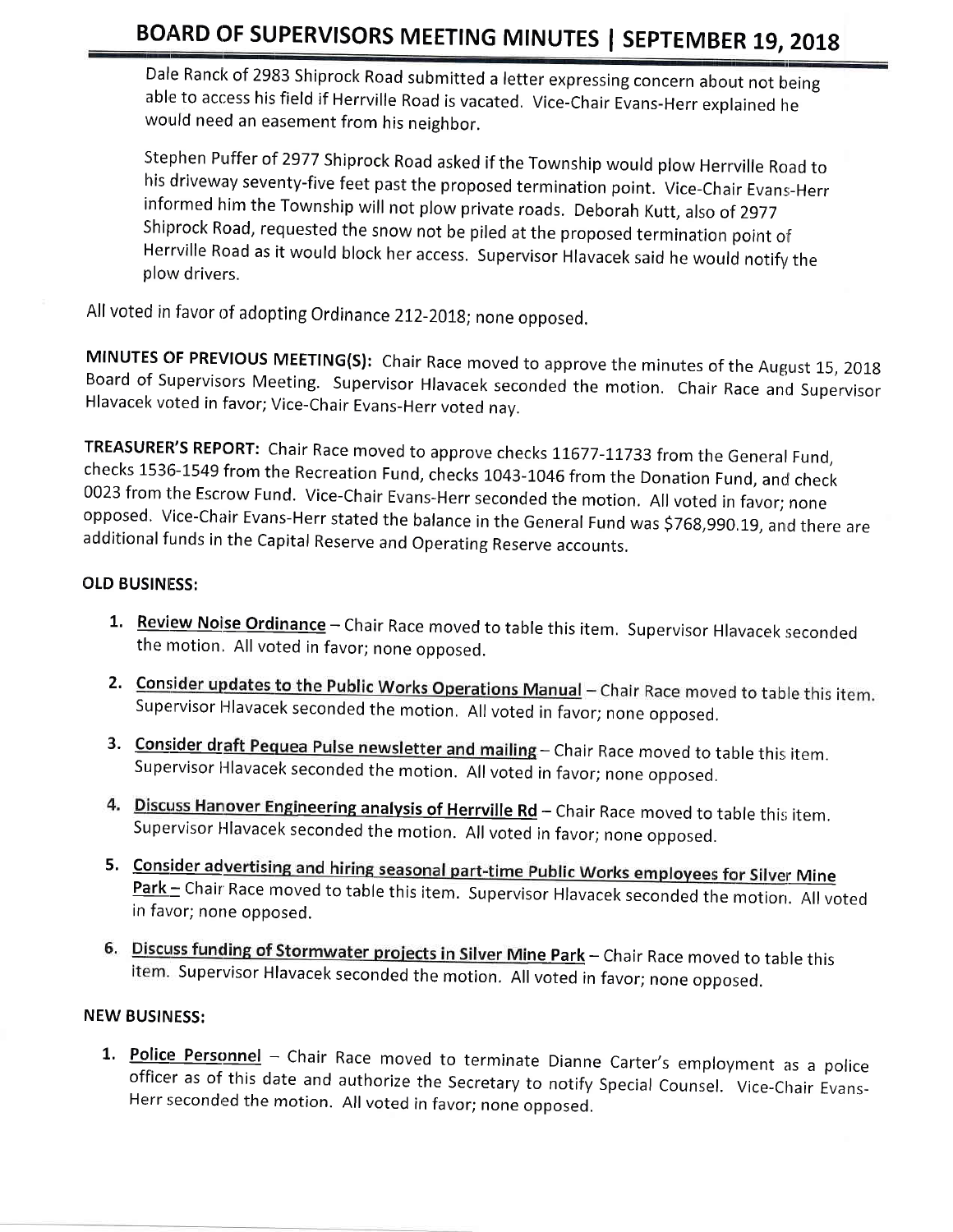- **2. Consider Willow Run Letter of Credit Reduction Request** Vice-Chair Evans-Herr moved to reduce the Letter of Credit for Phases II and III of Willow Run by \$182,911.60 to establish a new amount equal to \$953,074.35 wh none opposed.
- 3. Consider revised draft of the proposed Zoning Ordinance amendment Chair Race moved to table this item. Vice-Chair Evans-Herr seconded the motion. All voted in favor; none opposed.
- 4. Consider review of the Comprehensive Plan by the Pequea Township Planning Commission -<br>Chair Race moved to direct the Pequea Township Planning Commission to review the Comprehensive Plan and provide their recommendations to the Board of Supervisors by March of 2019. Vice-Chair Evans-Herr seconded the motion. All voted in favor; none opposed.
- approve the Demolition Order for 242 Marticville Road. Vice-Chair Evans-Herr seconded the 242 Marticville Road – Supervisor Hlavacek moved to motion. All voted in favor; none opposed.
- 6. Discuss appeal of the Zoning Hearing Board decision on the structure at 330 Baumgardner Rd -Supervisor Hlavacek moved to discontinue the appeal of the Zoning Hearing Board's grant of a variance to the owner of 330 Baumgardner Road. Motion died due to lack of a second. Vice-Chair Evans-Herr stated the decision was

Tom Haas of 2194 New Danville Pike asked how much money has been spent on this matter. Supervisor Hlavacek responded legal fees to date total \$20,802.72.

Don Purdum of 129 Marticville Road questioned Vice-Chair Evans-Herr's assertion that the current Board of Supervisors does not have the authority to change a decision that was made by a previous Board,

Jackie Johns of 23 Pine Lane said the members of the Zoning Hearing Board are authorized to use their own discretion when considering variances and special exceptions.

Vice-Chair Evans-Herr moved to remove this item from the agenda. Chair Race seconded the<br>motion. Chair Race and Vice-Chair Evans-Herr voted in favor; Supervisor Hlavacek voted nay.

- 7. Set hearing to adopt an Ordinance accepting the City of Lancaster's amended and rewritten see assiming to adopt an Ordinance accepting the City of Lancaster's amended and rewritten<br>Sewer System Regulations – Chair Race moved to set the hearing to consider adopting an Ordinance accepting the City of Lancaster's amended and rewritten Sewer System Regulations for October 17, 2018 during the Board of Supervisors meeting starting at 7PM, Vice-Chair Evans- Herr seconded the motion. All voted in favor; none opposed.
- 8. Consider approving the purchase of a Police Reporting System Chief Michener explained the County will discontinue its reporting system in 2019. He studied various replacement options and recommended the Board of Supervisors accept the proposal from Computer Square, Inc.

Scott Edwards of 98 Baumgardner Road asked if there is room in the budget for this purchase. Vice-Chair Evans-Herr responded affirmatively.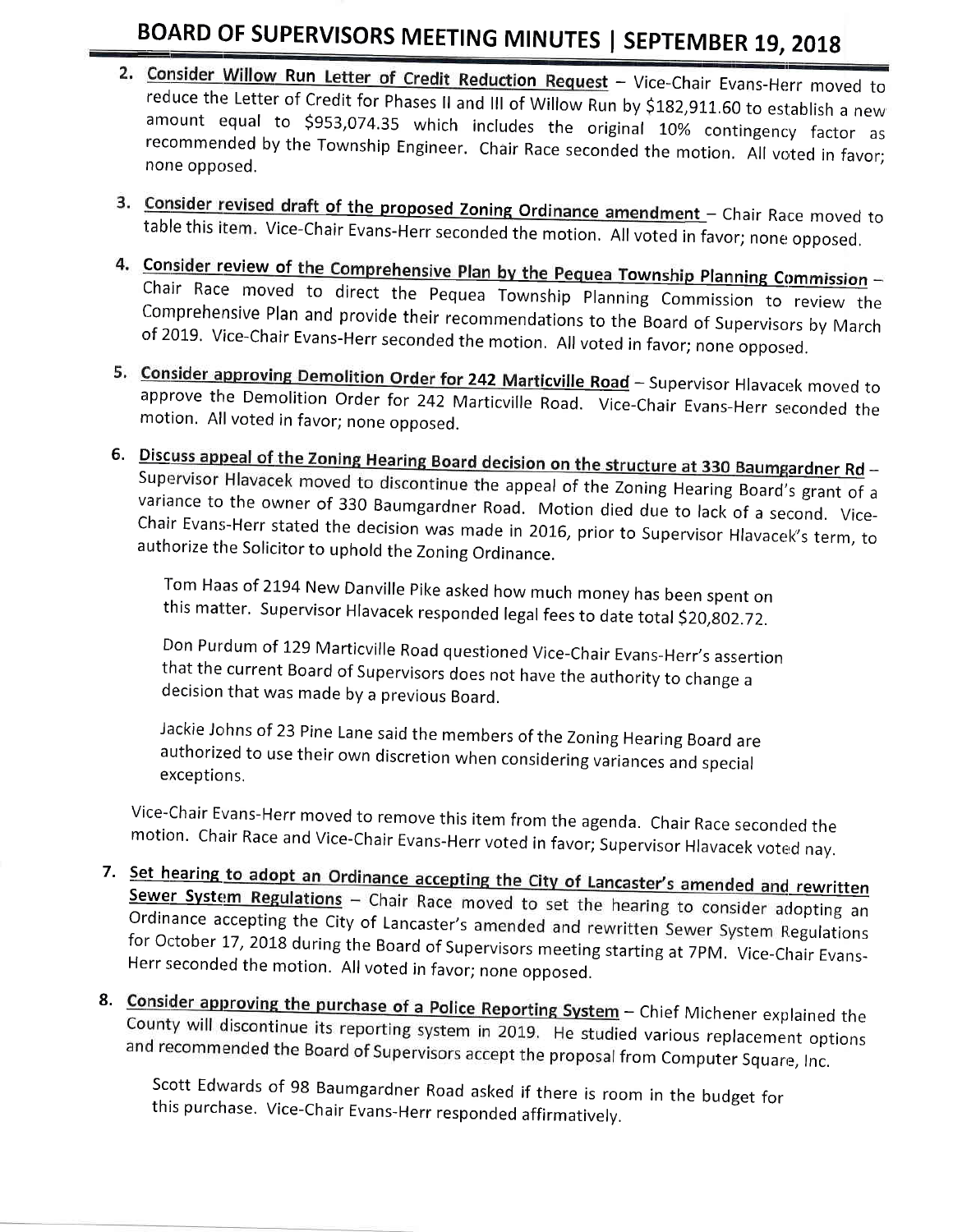Ms. Johns inquired as to the cost. Chief Michener replied a five-year contract with a 20% discount for prepayment would be \$34,064.00 with 50% due this year and the remaining balance due in 2019.

Mr. Edwards asked if there are additional fees for updates and service. Chief Michener responded those are included.

Vice-Chair Evans-Herr moved to approve the purchase of a police reporting system from Computer Square, Inc. for \$34,064.00. Supervisor Hlavacek seconded the motion. All voted in favor; none opposed.

- 9. Consider Resolution to set the Em Race moved to adopt Resolution 490-2018 to waive employee contributions to the Police Pension Plan for 2019. Vice-Chair Evans-Herr seconded the motion. All voted in favor; none opposed. bution Rate for the Police Pension Plan – Chair
- 10. Consider approving the Minimum Municipal Obligation for the Police Pension Plan Vice-Chair Evans-Herr moved to approve the 2019 Minimum Municipal Obligation of \$76,738.00 for the Police Pension Plan as submitted by the Treasurer. Supervisor Hlavacek seconded the motion. All voted in favor; none opposed.
- 11. <u>Consider</u> a **Employees** Pension Plan – Vice-Chair Evans-Herr moved to approve the 2019 Minimum Municipal Obligation<br>of \$16,436.05 for the Non-Uniformed Employees Pension Plan as submitted by the Treasurer.<br>Supervisor Hlavacek seconded the motion.
- 12. Discuss hiring part-time CDL drivers for Winter Maintenance Vice-Chair Evans-Herr moved to **EXERGE THING BATT-THING CDL AINERS FOR WINTER Maintenance** – Vice-Chair Evans-Herr moved to authorize the Secretary to advertise for seasonal part-time CDL drivers. Chair Pass states LL U addionze the secretary to advertise for seasonal part-time CDL drivers. Chair Race seconded the<br>motion. All voted in favor; none opposed.
- 13. Consider **Consider approving West Willow Fire Company Boot Drive** – Chair Race moved to approve the<br>West Willow Fire Company Boot Drive at West Penn Grant Bood and Burk 273, 3 November west Willow Fire Company Boot Drive at West Penn Grant Road and Route 272 South on<br>November 17, 2018 subject to PennDOT approval. Supervisor Hlavacek seconded the motion.<br>Chair Race and Supervisor Hlavacek voted in favor;
- 14. Discuss allocation of Volunteer Firefighters' Relief Association funds Supervisor Hlavacek<br>moved to equally divide the Volunteer Firefighters' Relief Association funds Supervisor Hlavacek moved to equally divide the Volunteer Firefighters' Relief Association funds between the New Danville Volunteer Fire Relief Association and the West Willow Volunteer Fire Relief Association. Chair Race seconded the motion. Chair Race and Supervisor Hlavacek voted in favor; Vice-Chair Evans-Herr voted nay.
- 15. Discuss opening the mine at Silver Mine Park Chair Race moved to not open the mine at Silver Mine Park. Supervisor Hlavacek seconded the motion. Vice-Chair Evans-Herr cited minutes from the September 20, 2017 Board of Supervisors meeting in which fundraisers were approved to restore the mine. Chair Race expressed concern about liability. Chair Race and Supervisor<br>Hlavacek voted in favor of not opening the mine; Vice-Chair Evans-Herr voted nay.

#### REPORTS/UPDATES: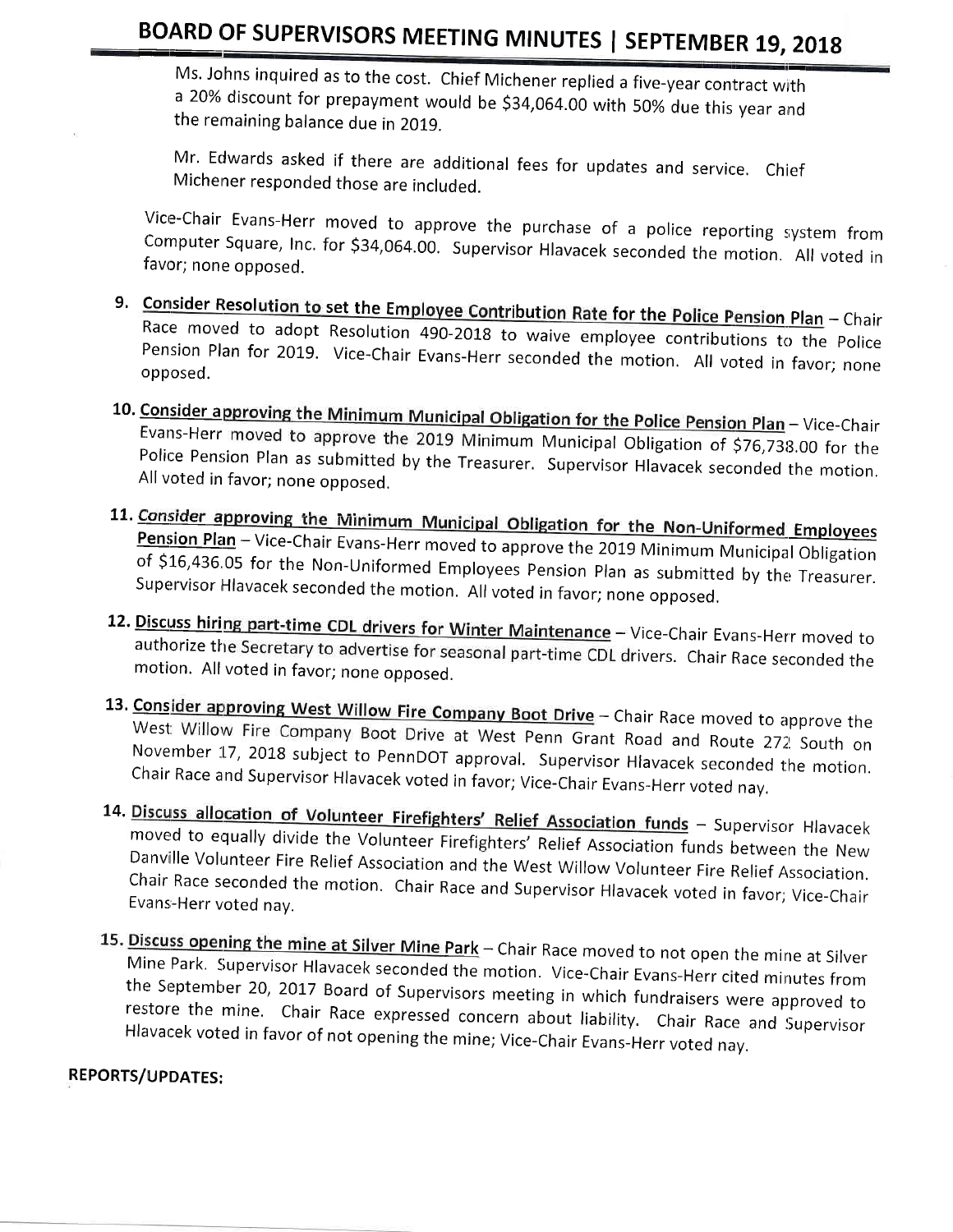Fire Company Consolidation Committee - New Danville Fire Company and West Willow Fire Company received the report from the Fire Protection Evaluation Committee.

Mr. Edwards asked if the Fire Protection Evaluation Committee's report will be available to the public. Vice-Chair Evans-Herr replied no; it was a report for the Board of Supervisors.

Ken Stauffer, President of the New Danville Fire Company, took exception to the report. It is not signed by the members of the committee. The fire companies were accused of not being forthcoming with information they were never asked to provide. A neighboring fire company was named in error.

Martin Harnish, President of the west willow Fire Company, deemed the report inaccurate and misleading. They were not asked to provide the information they purportedly withheld.

Greg DeMascola, Deputy Chief of the New Danville Fire Company, challenged the validity of the Fire Company Consolidation Resolution due to its adoption at a special meeting without being advertised.

Vice-Chair Evans-Herr clarified the Committee was charged with determining if more than one<br>fire company is needed to serve Pequea Township. She said the companies hate each other and<br>will never consolidate. Vice-Chair Eva second.

Jason Topper, Chief of the West Willow Fire Company, said the Committee told<br>them only one organization is necessary, but it should be comprised of the two existing companies.

Mr. Harnish agrees only one service provider is required. Pequea Township just happens to be blessed with two.

Brad Shenk, Chief of the New Danville Fire Company, suggested overturning the Fire Company Consolidation Resolution 482-2018.

Mr. Haas reiterated Chief Shenk's recommendation.

Vice-Chair Evans-Herr proposed scheduling a meeting between the Fire Protection Evaluation Committee and the Board of Supervisors.

Chief Topper does not understand why the Board of Supervisors would want to continue to engage the Committee when the statements on their report are either false or opinion.

Deputy Chief DeMascola referenced the May 2, 2018 meeting minutes in which<br>Mr. Harnish asked if the Consolidation Resolution constitutes a relationship between Pequea Township and the volunteer fire companies that could<br>compromise their status as separate entities. Solicitor Pykosh replied the Township is not involved in the policy making or day-to-day operations of the fire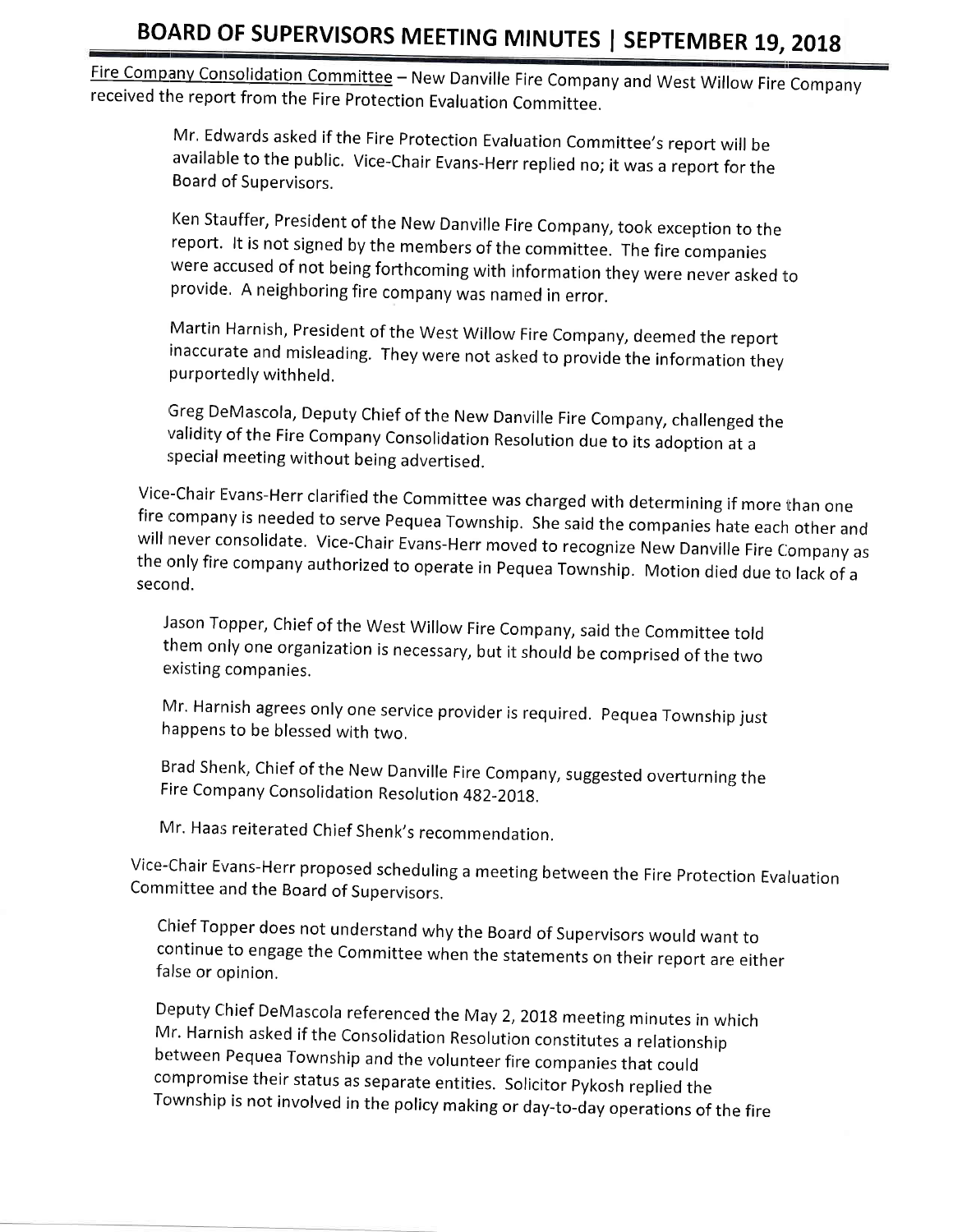companies. Deputy Chief DeMascola asserted a forced merger directly impacts their daily operations.

Mr. Edwards questioned if all three members of the Fire Protection Evaluation Committee contributed to the report.

Jeff Kreider of 13 Newswanger Road believes Pequea Township should be grateful<br>to have two fire companies ready, willing, and able to serve the community.

jim Rudy of 313 Radcliff Road suffered a huge fire on his farm years ago which strengthened his appreciation for volunteers who put their lives in peril to help others.

Vice-chair Evans-Herr questioned the number of boxes the west willow Fire company is on.

chief Topper responded west willow Fire company has been added to Lafayette, it takes time for the Chiefs to make their changes and submit them to County Dispatch.

Chief Shenk insisted the fire companies would be able to work together better without interference from the Board of Supervisors.

Chair Race solicited opinions from members of the audience who are not associated with the fire companies.

Jere Goretzke of 3 Newswanger Road does not understand why the Board of<br>Supervisors would want to disturb a system that works.

Supervisor Hlavacek moved to add Consider Repealing the Fire Company Consolidation<br>Resolution to the agenda. Chair Race seconded the motion. Chair Race and Supervisor Hlavacek<br>voted in favor of adding the item to the agend

**Consider Repealing the Fire Company Consolidation Resolution** – Supervisor Hlavacek moved to repeal Resolution 482-2018, a Resolution of the Board of Supervisors of Pequea Township, Lancaster County, Pennsylvania, providi

Southern Regional Police Department - Chief Michener delivered the August report to the Board.<br>Zoning/Code Enforcement Officer - Report on File

Pequea Township Park and Recreation Board - The Park and Recreation Board held a lottery drawing for<br>the Archery Hunt at their September meeting. A list of the selected participants was posted at the municipal office and on the township website.

Mr. Edwards had numerous questions regarding the logistics of the upcoming archery<br>hunt. Vice-Chair Evans-Herr referred him to Tim Weaver, the Chair of the Park and<br>Recreation Board,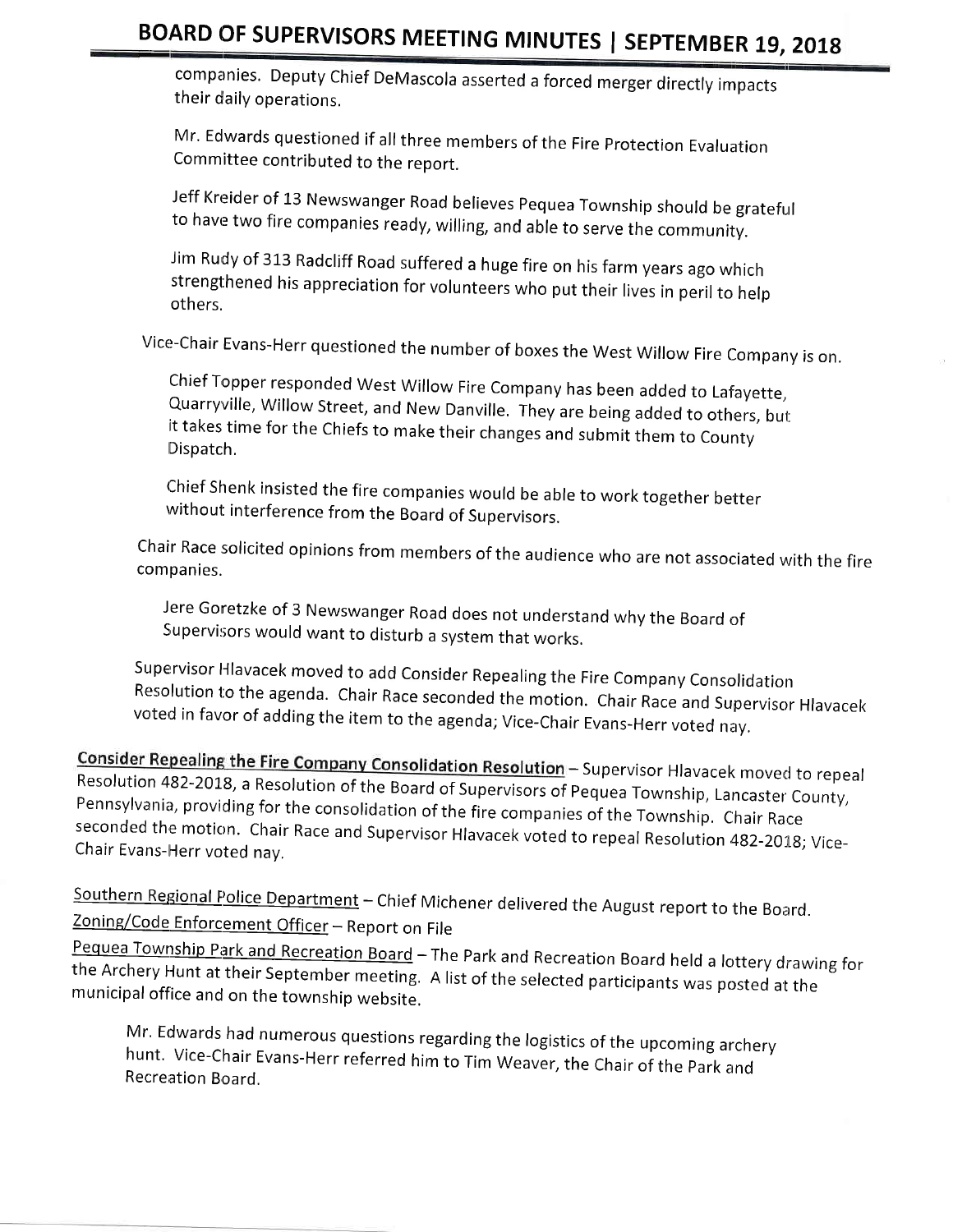Mr. Edwards then asked if the Township holds a Small Games of Chance license. Vice-<br>Chair Evans-Herr responded the Township is not required to obtain a Small Games of<br>Chance license. Mr. Edwards said the Department of Reve

Ms. Johns congratulated the Park and Recreation Board for being recognized in the Chesapeake Bay magazine for planting trees.

### PUBLIC COMMENTS:

Mr. Haas thanked the Supervisors for doing the right thing for the fire companies. He<br>then asked if a personnel meeting was held to address issues mentioned at the last<br>Board of Supervisors meeting. Vice-Chair Evans-Herr r

Frances and Jerry Skolnick of 2079 New Danville Pike implored the Board of Supervisors to suspend operation of the "group home" at 2084 New Danville Pike and abide by the Zoning Ordinance for an area designated as a villag

On behalf of both fire companies, Chief Topper sincerely thanked Chair Race and Supervisor Hlavacek for repealing the Consolidation Resolution.

Chief Shenk echoed Chief Topper's sentiment.

ADJOURNMENT: Chair Race adjourned the meeting at 10:06 PM.

Respectfully Submitted,

 $\rho$  a<sub> $\mu$ </sub>

Lori Ann Leitch, Secretary